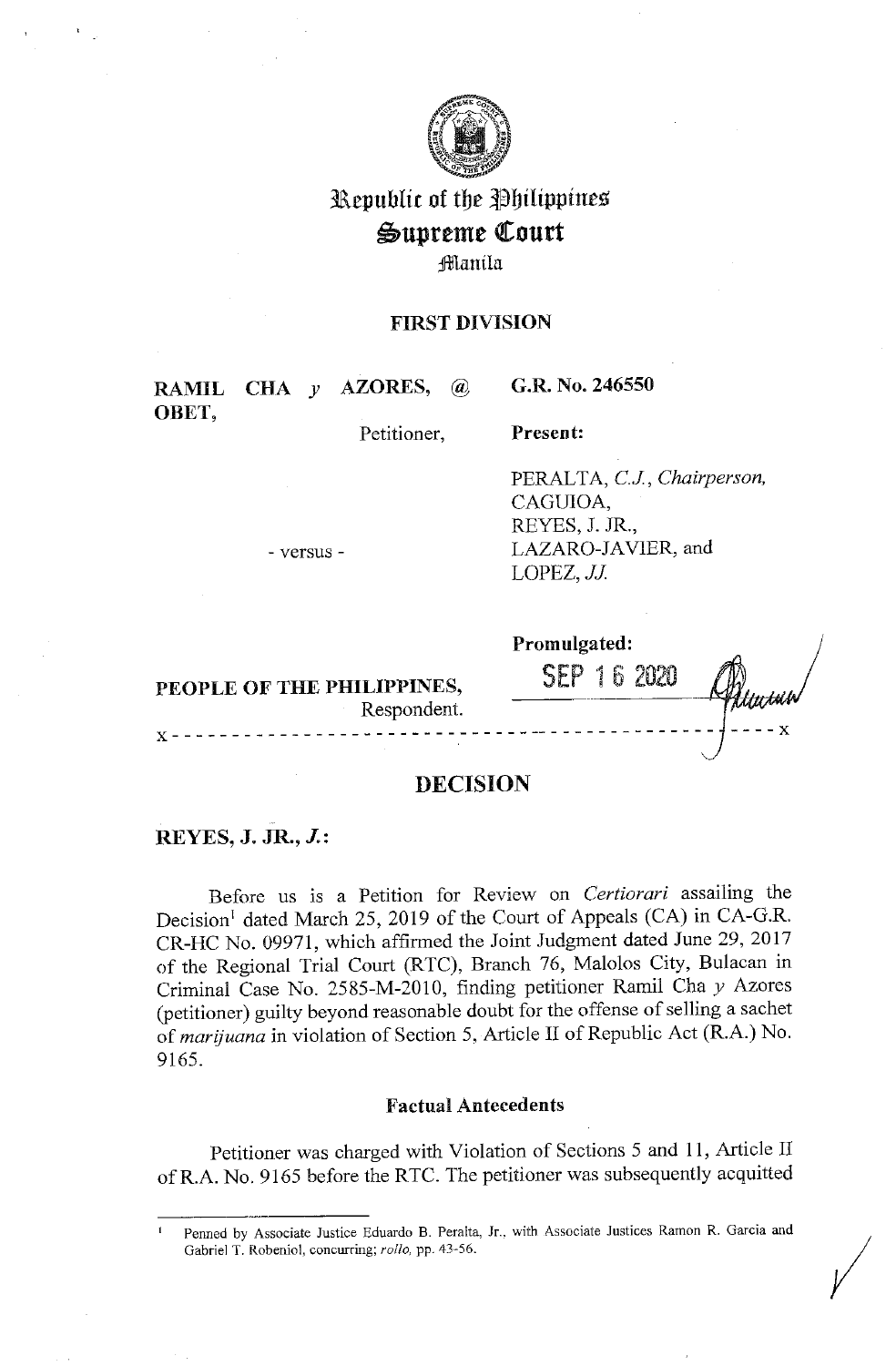*I* 

of the charge of violation of Section 11 of R.A. No. 9165 in Criminal Case No. 2586-M-2010.<sup>2</sup> The Information charging petitioner of Violation of Section 5 ofR.A. No. 9165 in Criminal Case No. 2585-M-2010 reads:

That on or about the  $26<sup>th</sup>$  day of July, 2010, in the [M]unicipality of Balagtas, Province of Bulacan, Philippines, and within the jurisdiction of this Honorable Court, the above-named accused, without authority of law and legal justification, did then and there willfully, unlawfully and feloniously sell, trade, deliver, give away, dispatch in transit and transport dangerous drug consisting of one (1) heat-sealed transparent plastic sachet containing dried *[marijuana]* fruiting tops weighing 1. 724 grams.

### Contrary to law.<sup>3</sup>

Arraigned with the assistance of counsel, petitioner entered a plea of "Not Guilty" to both charges.<sup>4</sup>

During the pre-trial hearing, the following stipulation of facts were entered into by the parties: (I) the identity of the accused as the person charged in the two sets of Information; (2) the jurisdiction of the court to try the cases; (3) the qualification and competency of Forensic Chemist/Police Senior Inspector Gina Camposano-Ledesma **(P/SI** Camposano-Ledesma) as an expert witness; and (4) the validity of the laboratory examination that said forensic chemist conducted, subject to the condition that said accused was not the source of the confiscated items and that the names of the said accused as appearing in the documentary evidence as the alleged source of the confiscated items are disputed as said witness has no personal knowledge as to the recovery of the said items. By reason of these stipulations, the further presentation to the witness stand of P/SI Camposano-Ledesma was dispensed with.<sup>5</sup>

### **Version of the Prosecution**

The prosecution alleged that on July 26, 2010, Senior Inspector 2 Alodia Tumbaga (SI2 Tumbaga) of the Philippine Drug Enforcement Agency (PDEA) received word from a confidential informant that an individual known as "Obet," who turned out to be herein petitioner, was engaged in illegal drug trade in *Barangay* San Juan, Balagtas, Bulacan.

After receiving the information, SI2 Tumbaga, formed and led an Anti-Narcotics operation with Investigation Officer l Froilan Bitong (IOI Bitong) as *poseur-buyer,* and IOI Norman Daez (IOI Daez), as immediate back-up. The rest of the team members were assigned as perimeter defense. Prior to the operation, the team prepared documents such as the Pre-Operation Report and Authority to Operate with Control Number 07-10- 00054.

 $\frac{2}{3}$  Id. at 133.  $\frac{3}{4}$  Id. at 57.  $^{4}$  Id. at 44.

<sup>5</sup>Id. at 123.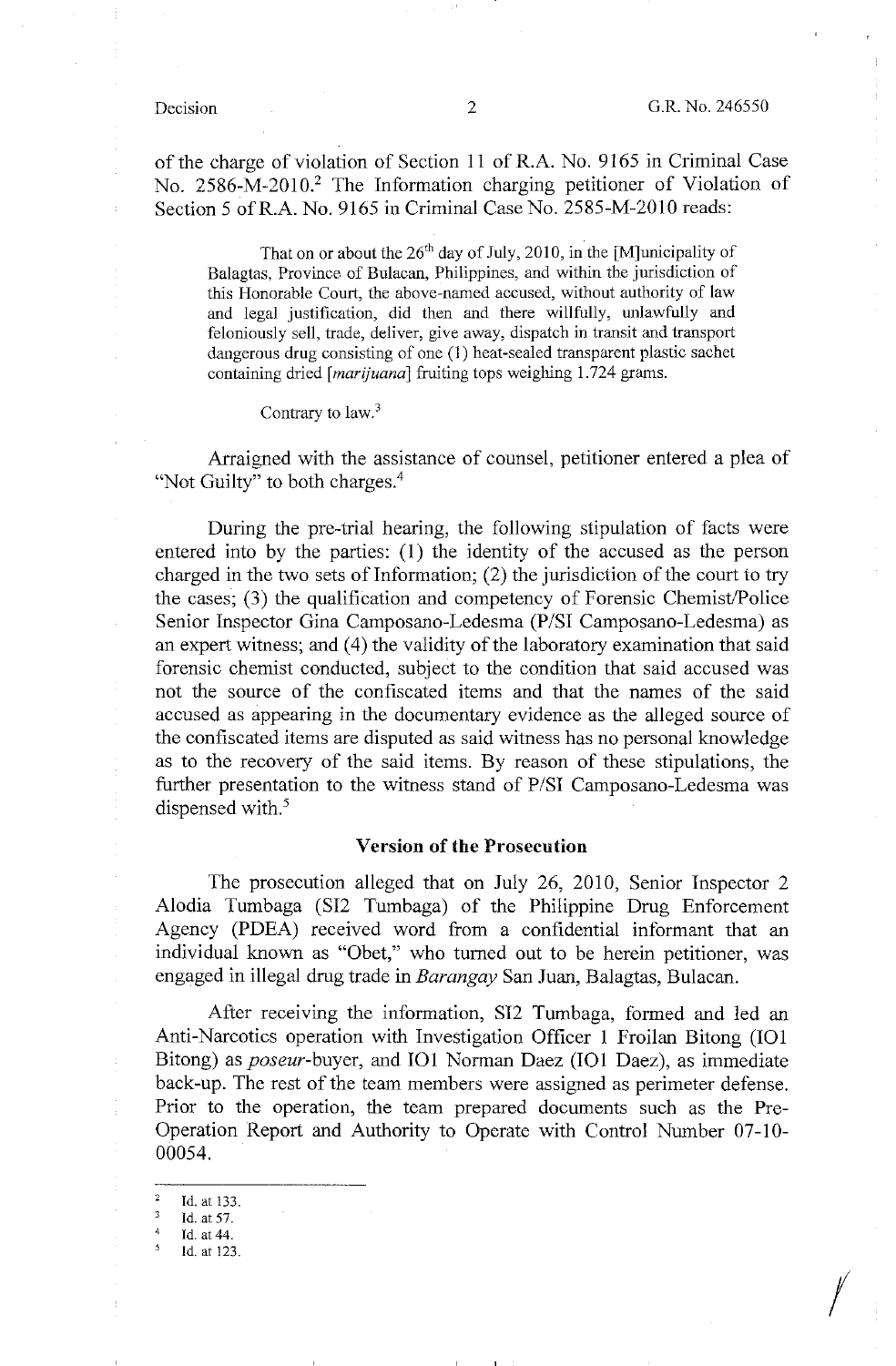Briefing was conducted. Thereafter, the team proceeded to MacArthur Highway, *Barangay* San Juan, Balagtas, Bulacan to meet the informant using their service vehicle, an L-300 Mitsubishi van. Another briefing was conducted inside the van, together with the informant, to discuss strategies for the buy-bust operation before proceeding to petitioner's house. **101**  Bitong was given a Pl00-bill with serial number FS061520 as buy-bust money, which was marked "FVB" at the front lower left portion thereof.

The PDEA headed to the target site with the help of the informant. Upon arrival thereat, the informant and IOI Bitong walked towards the residence of petitioner and knocked at the gate while the rest of the team positioned themselves within viewing distance for monitoring. Petitioner went out of the gate and the informant introduced IOI Bitong as the buyer of *marijuana.* 

At this point, IOI Bitong told the informant to buy cigarette so that he and petitioner will be left alone. IOI Bitong told petitioner that he wanted to purchase *marijuana* worth PI00.00. Petitioner demanded for the payment, but IOI Bitong asked petitioner if he could see the item first. Petitioner pulled out from his right pocket one heat-sealed transparent plastic sachet containing dried leaves suspected to be *marijuana* and handed it to IOI Bitong. In tum, IOI Bitong handed to petitioner the marked money. After the transaction, IOI Bitong gave the pre-arranged signal by sending a missed call to IO1 Daez.

In response to the pre-arranged signal, IOI Daez rushed to the scene, and aided IOI Bitong in effecting the arrest of the petitioner who was apprised of his constitutional rights. A body search conducted on petitioner resulted in the recovery of the marked money, 13 plastic sachets of *marijuana* and 4 plastic sachets of *shabu .* 

. A commotion was caused by petitioner's relatives and people gathered around them. Because of these, compounded by the poorly lit crime scene, the team leader decided to conduct the inventory at the *barangay* hall. The PDEA operatives then brought the petitioner to the *barangay* hall, together with the seized items.

On the way, 101 Bitong maintained possession of the contraband, subject of the sale and IO1 Daez took custody of the items retrieved from the petitioner until he turned them over to IO1 Bitong at the *barangay* hall. There, the items were inventoried and marked in the presence of petitioner and signed by representatives from the Department of Justice (DOJ) and the media, and a *barangay* official. In the course of the inventory, photographs were taken to document the event. In the *barangay* hall, SI2 Tumbaga prepared the Request for Laboratory Examination on the specimens and Request for Drug Test, while a Joint Affidavit of Poseur-Buyer/Arresting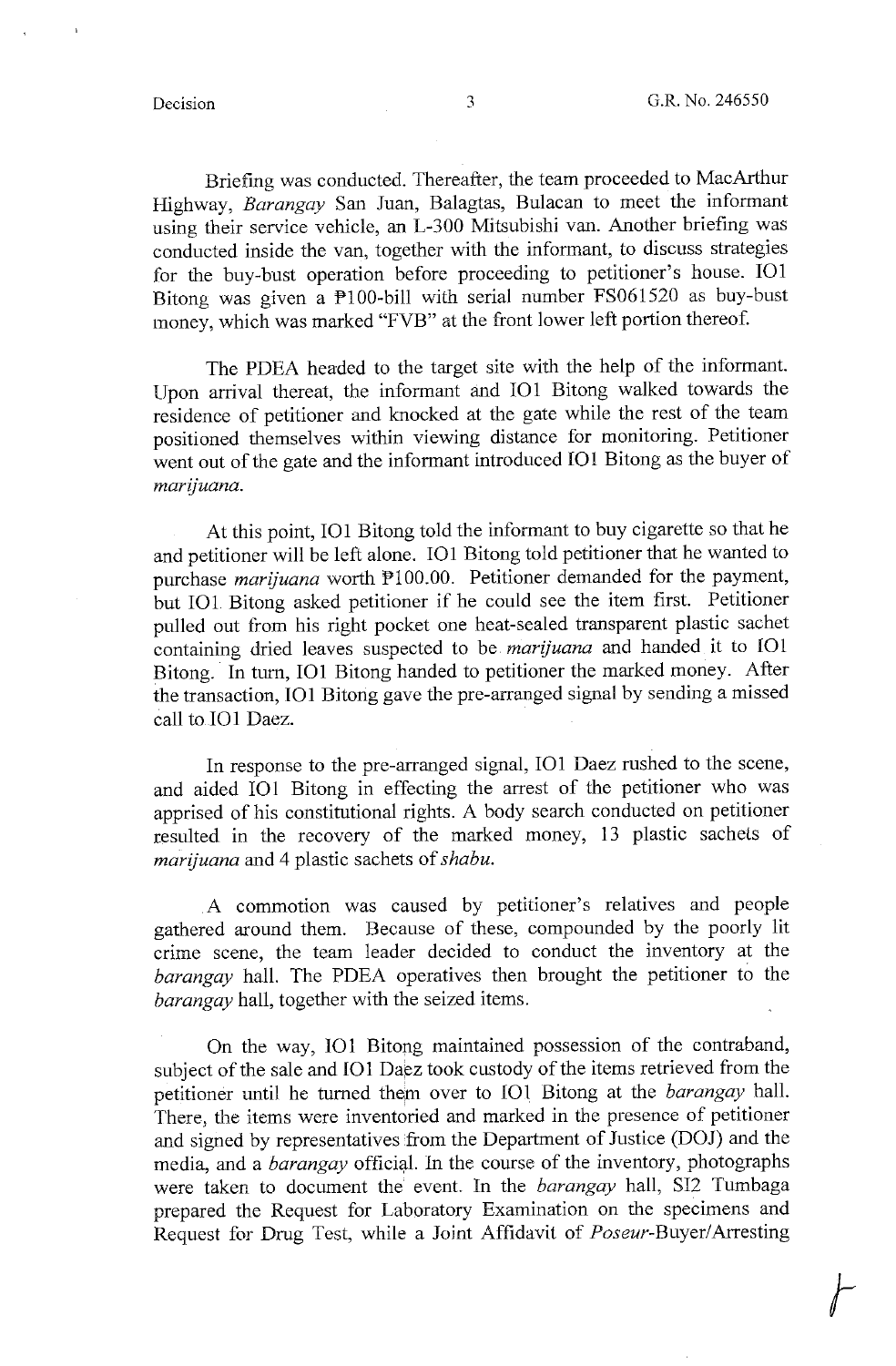Officer was executed by IOI Bitong and IOI Daez in connection with the arrest of the accused.<sup>6</sup>

Then they proceeded to the crime laboratory office wherein **101**  Bitong personally submitted the evidence for examination. It was received by the Bulacan Provincial Crime Laboratory, Malolos City, Bulacan. Thereafter, they proceeded to their station. The findings of the laboratory examination as shown in Chemistry Report No. D-076-2010 is that the sold and seized sachets were indeed dangerous drugs. 101 Bitong also identified the documents, such as the Chemistry Report No. D-076-2010, Preoperation Report, the Authority to Operate, as well as the joint sworn statement which they executed in relation to these cases.<sup>7</sup>

### **Version of the Defense**

The defense, for its part, offered denial and frame-up. According to petitioner, he was at home having dinner with his live-in partner and their children, when the policemen forced their way into his house during the incident in question. They handcuffed him and searched the premises, but found no contraband. <sup>8</sup>

The **PDEA** operatives then brought petitioner to the *barangay* hall where he was made to point out the drugs as if the items where his while pictures were being taken. He, however, denied ownership of the items. Thereafter, he was taken to Camp Alejo, Malolos City, Bulacan for drug testing.<sup>9</sup>

In a Joint Judgment dated June 29, 2017, the RTC found petitioner guilty beyond reasonable doubt of the offense of illegal sale of dangerous drugs, but acquitted him on the charge of illegal possession of *shabu* and *marijuana,* to wit:

WHEREFORE, for having established the guilt of the accused beyond reasonable doubt, JUDGMENT is hereby rendered in CRIMINAL CASE NO. 2585-M-2010 CONVICTING accused RAMIL CHA y AZORES @ OBET for his offense of selling a sachet of *[marijuana]*  which is classified as a dangerous drug in violation of Section 5, Article II, R.A. 9165, and is hereby sentenced to LIFE IMPRISONMENT and to pay a FINE of FIVE HUNDRED THOUSAND PESOS (PhP 500,000.00).

However, the said accused is ACQUITTED in Criminal Case No. 2586-M-2010 for failure of the prosecution to prove his guilt beyond reasonable doubt.

As to the evidence subject matter of these cases which are listed in the Chemistry Report No. D-113-2010, are hereby confiscated in favor of

Id.

 $\frac{6}{7}$  Id. at 44-47.

 $\frac{7}{8}$  Id. at 125.

Id. at 47.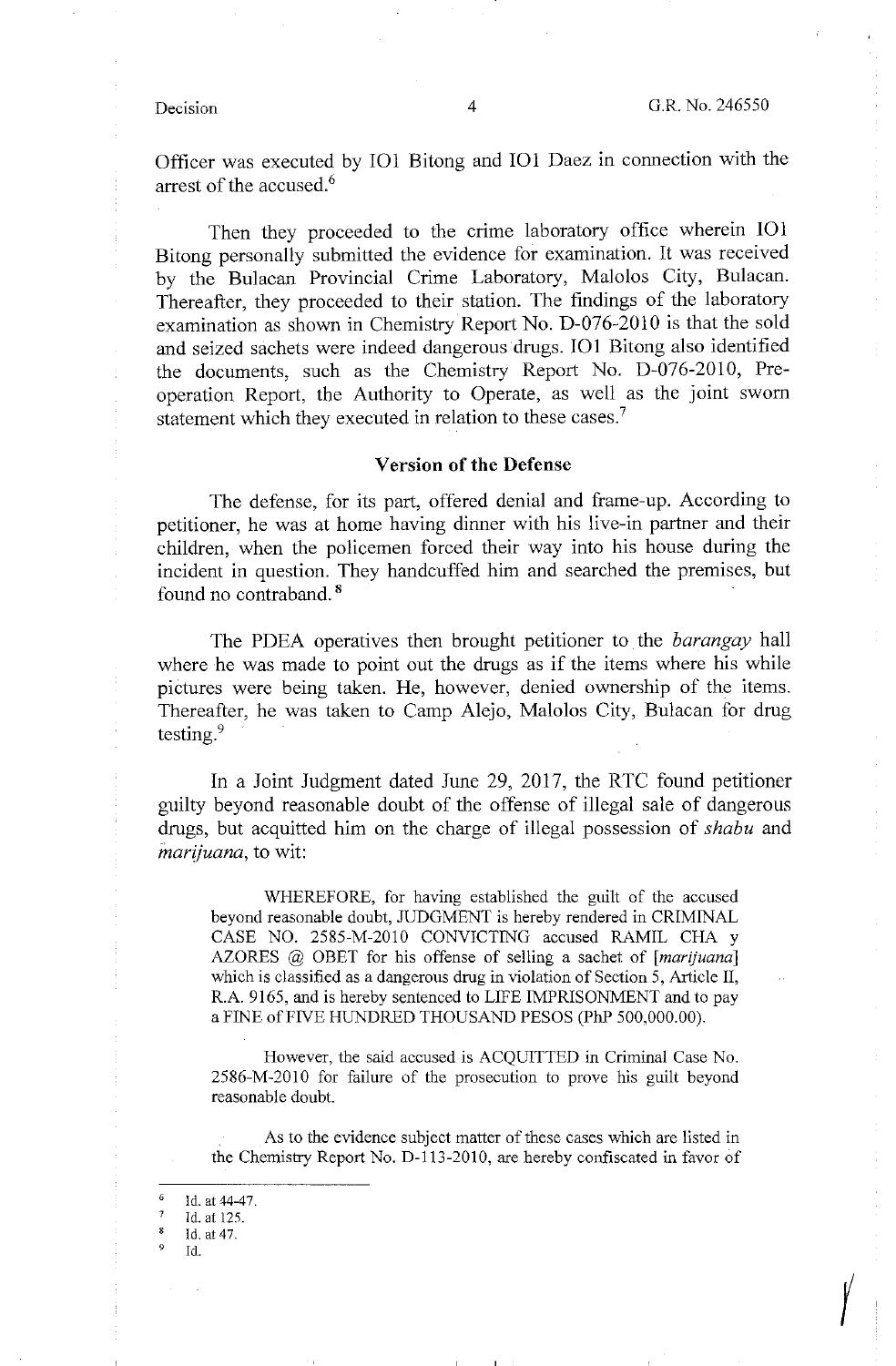the government. The Branch Clerk of Court is directed to dispose the said specimens in accordance with the existing rules and regulations.

Furnish copies of this Joint Judgment to the public prosecutor, defense counsel, accused, and to the Provincial Jail Warden of Bulacan who is hereby directed to immediately commit the accused to the National Penitentiary located at the National Bilibid Prisons in Muntinlupa City per Circular No. 42-93 since the accused is considered as a national prisoner. In connection therewith, issue the corresponding [ *mitlimus].* 

## SO ORDERED. <sup>10</sup>

Petitioner filed a Motion for Reconsideration which was denied in the Order dated September 13, 2017.<sup>11</sup>

On appeal, petitioner lamented that the prosecution failed to prove the elements of selling prohibited drugs. Petitioner raised inconsistencies in the testimonies of the prosecution witnesses and the failure of the PDEA officers to comply with the chain of custody rule. The CA denied the appeal in its Decision dated March 25, 2019.<sup>12</sup>

Petitioner then filed the instant petition. Petitioner ultimately hinges his defense on the issue on the failure of the buy-bust team to comply with the chain of custody rule. Petitioner claims that during his apprehension and immediately after the alleged seizure and confiscation and marking of the items, no representative from the DOJ, elective official and media were present. The markings, inventory and photographing were not done in the place of the incident, and the prosecution witnesses failed to prove that it is not practicable or can be excused.<sup>13</sup>

# **The Court's Ruling**

At the outset, the Court notes the procedural error committed by petitioner in elevating the case before the Court through a Petition for Review on *Certiorari* under Rule 45 of the Rules of Court. While, as a rule, appeals in criminal cases are brought to the Court by filing such kind of petition, Section 13(c), Rule 124 of the Rules of Court provides that if the penalty imposed is life imprisonment, the appeal shall be made by a mere notice of appeal.<sup>14</sup>

Be that as it may, in the interest of substantial justice, the Court deems it prudent to treat the instant petition as an ordinary appeal to resolve the substantive issues at hand.

<sup>&</sup>lt;sup>10</sup> Id. at 132-133.

 $11$  Id. at 48.

<sup>12</sup> Id. at 55. 13 Id. at 26. 14 *Matahilas v. People,* G.R. No. 2436 15. November 11 , 2019.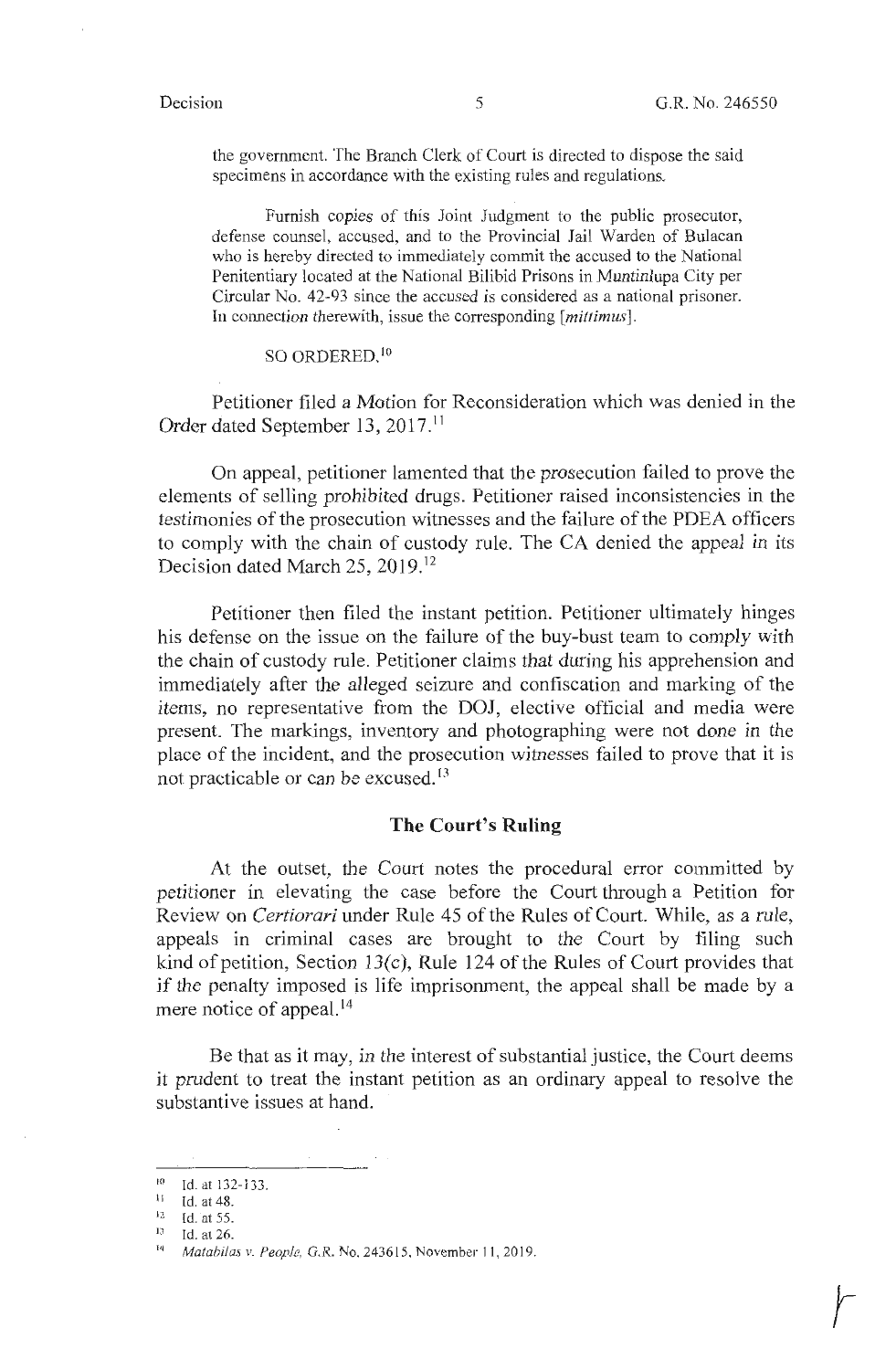$\mathcal{V}$ 

Petitioner submits that that there was non-compliance with the chain of custody rule and the procedure in the seizure and custody of drugs. Specifically, petitioner questions the fact that the marking and inventory of the seized drugs were not done at the place of confiscation. Petitioner further argues that the prosecution did not present proof on how the items were turned over to the chemist and its condition at the time it was delivered to the last person who touched the same.

# We find merit in the instant petition.

In order to secure the conviction of an accused charged with Illegal Sale of Dangerous Drugs, the prosecution must prove: (a) the identity of the buyer and the seller, the object, and the consideration; and (b) the delivery of the thing sold and the payment. 15 The prosecution must not only adduce proof that the transaction or sale actually took place, but must also present the seized dangerous drugs as evidence in court. <sup>16</sup>

Jurisprudence states that it is essential that the State establish with moral certainty the identity of the prohibited drug, considering that the dangerous drug itself forms an integral part of the *corpus delicti* of said offenses. It is the prosecution's burden to show beyond reasonable doubt an unbroken chain of custody over the seized items and account for each link in the chain of custody from the moment the drugs are seized up to their presentation in court as evidence of the crime.<sup>17</sup>

This requirement is not a mere procedural matter which can be simply brushed aside by simple allegation of substantial compliance or presumption of regularity in the conduct of an official duty. <sup>18</sup>

Section  $21(1)$  of R.A. No. 9165 provides the procedure for the custody and disposition of confiscated, seized, or surrendered dangerous drugs. This provision specifically requires the apprehending officers to *immediately*  conduct a physical inventory and to photograph the seized items in the presence of the following: (a) the accused or the person from whom the items were confiscated, or his representative or counsel; (b) a representative from the media; (c) a representative from the DOJ; and (d) any elected public official. They should also sign the inventory and be furnished a copy thereof. $19$ 

The term "immediately after seizure and confiscation" means that the physical inventory and photographing of the drugs were intended by the law to be made immediately after, or at the place of apprehension. It is only when such situation is not practicable that the Implementing Rules and

<sup>15</sup>*People v. Dela Torre,* G.R. No. 238519, June 26, 2019. 16 *People v. Soria, a:R.* No. 229049, June 6, 2019. 17 *People v. Lozano,* G.R. No. 227700, August 28,2019.

<sup>18</sup> Id. 19 *People v. Mara/it,* G.R. No. 232381, August 1, 2018.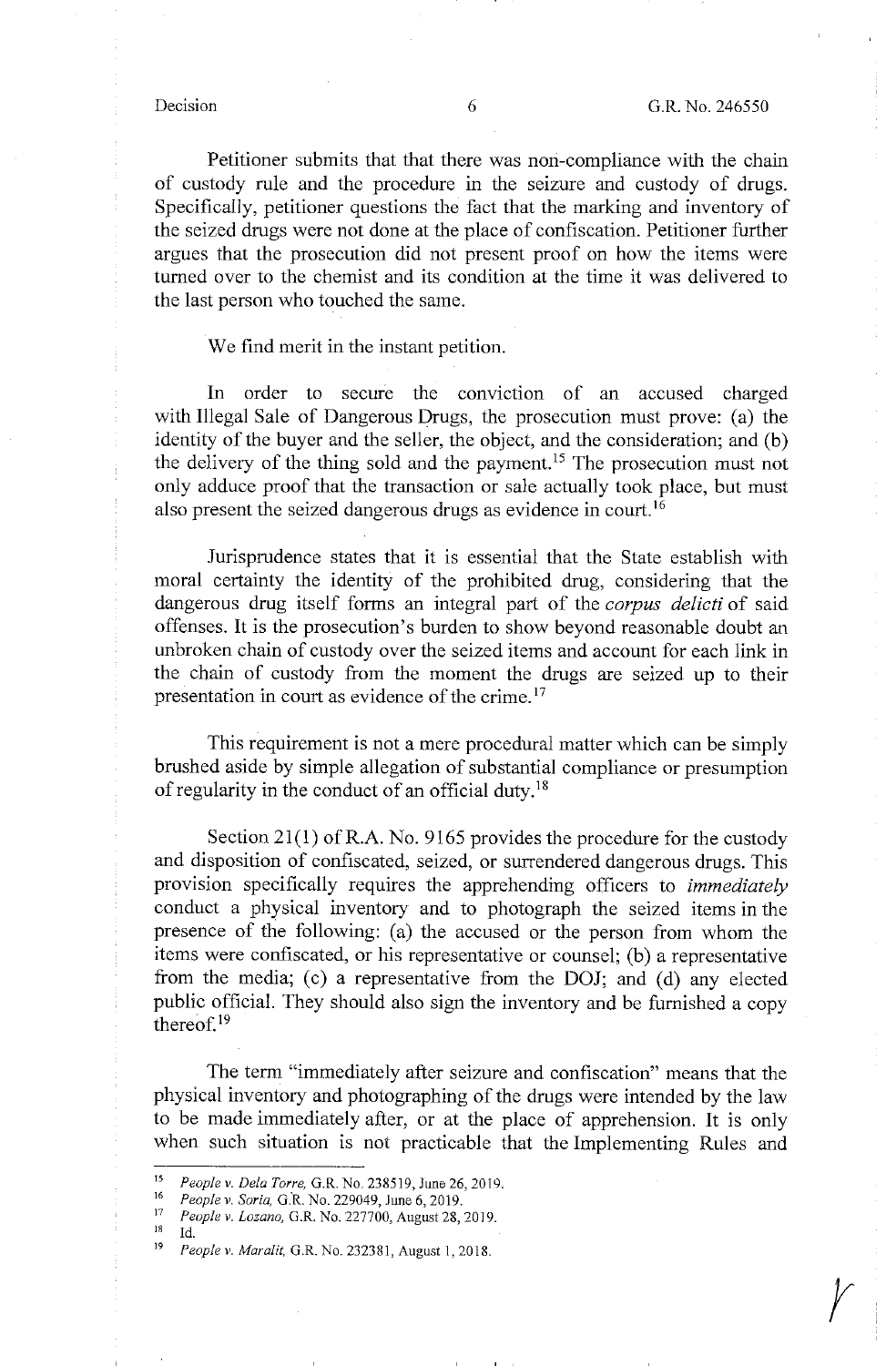$\mathcal{V}$ 

Regulations of R.A. No. 9165 allow the inventory and photographing to be done as soon as the buy-bust team reaches the nearest police station or the nearest office of the apprehending officer/team.<sup>20</sup>

The Court finds that there is insufficient compliance with the chain of custody under Section 21, Article II ofR.A. No. 9165 and there is doubt as to the integrity and evidential value of the seized drugs.

In the case at bar, the Court finds that the failure of the enforcers to mark the seized items immediately after, or at the place of apprehension, is not justified. As admitted by the prosecution witnesses, the marking and inventory of the seized items were done in the *barangay* hall and not at the place of arrest.

While the Court has clarified that under varied field conditions, strict compliance with the requirements of Section 21 ofR.A. No. 9165 may not always be possible; and the failure of the apprehending team to strictly comply with the procedure laid out in Section 21 does not *ipso facto* render the seizure and custody over the items void, this has *always* been with the caveat that the prosecution still needs to satisfactorily prove that: (a) there is justifiable ground for non-compliance; and (b) the integrity and evidentiary value of the seized items are properly preserved.<sup>21</sup> The prosecution failed in this regard.

### IOI Bitong testified:

- Q: Who were the members of the team that was made or formed?
- A: Our team leader is SI2 Alodia Tumbaga, 101 Norman Daez and IOI Froilan Bitong, I cannot recall anymore the others.
- Q: How many were you?
- A: Five (5) to six (6) members,  $[s]$ ir.<sup>22</sup>

xxxx

Q: Where were you when you marked [the object of the buy bust]? A: At the barangay hall of San Juan, Balagtas. xxxx

- Q: Tell us the distance of the barangay hall of San Juan, to that place of the incident?
- A: About 60 to 70 meters away,  $[s]$ ir.
- Q: That is just near?
- A: I would say it is near, Sir.
- Q: So, you could go there on foot?

<sup>20</sup>*People v. Alcantara,* G.R. No. 231361, July 3, 2019. 21 *People v. De Castro,* G.R. No. 243386, September 2, 2019. 22 TSN, October 10, 2011; rollo, p. 62.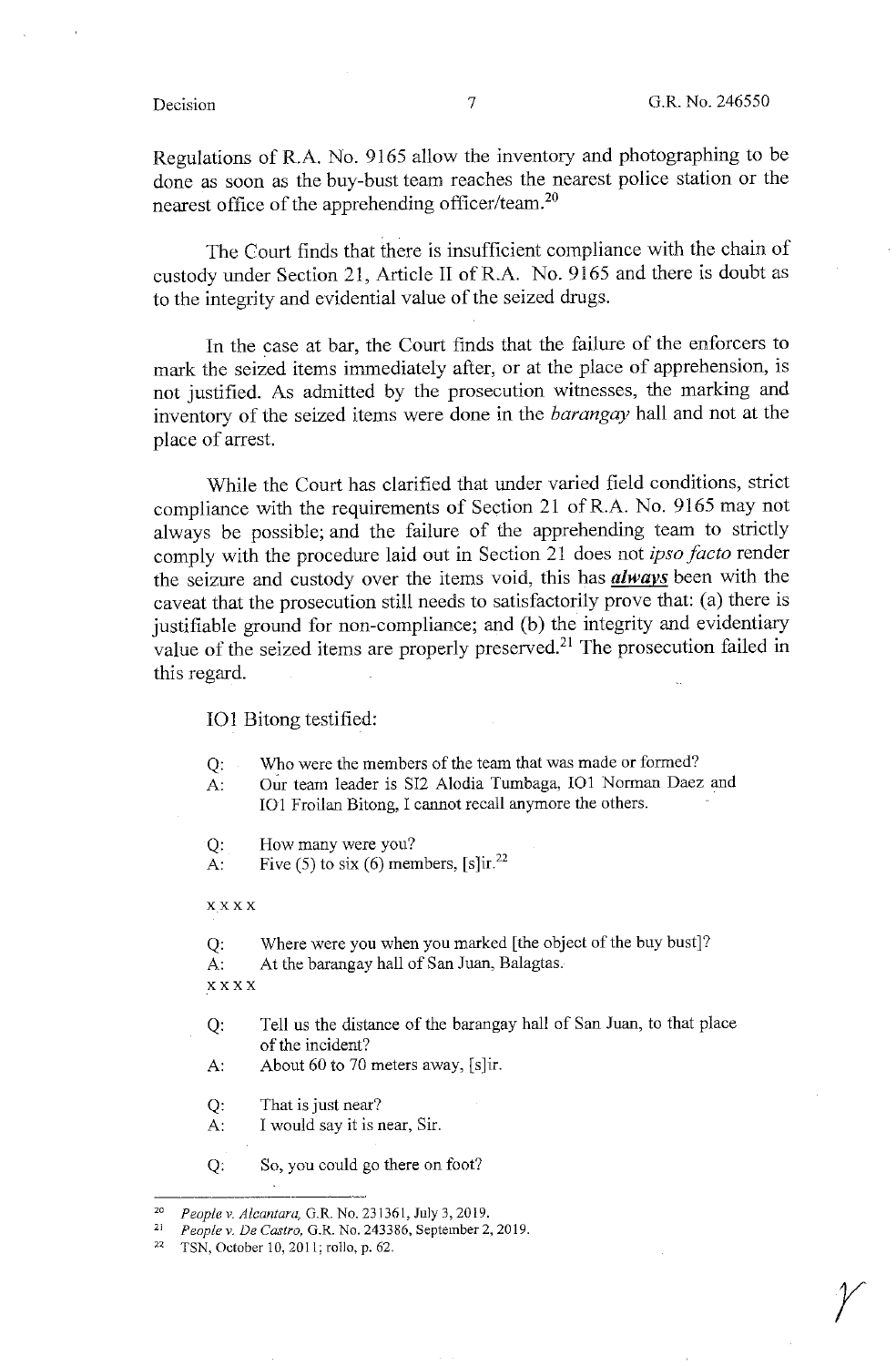$\begin{array}{c} \hline \end{array}$ 

A: Yes, [s]ir.

- Q: Tell us Mr. witness why you did not immediately mark them at the place of the incident and you brought it to the barangay hall?
- A: Our team leader decided to mark the specimen in the barangay hall because relatives of Obet started to be unruly.
- Q: Were you able to enter the house of alias Obet?
- A: No, [s]ir, only at the front, [s]ir.
- Q: Were you able to find out who was residing in that house?
- A: The wife and sister were also outside.
- Q: They were the one who are talking to that were made to be a commotion? [sic]
- A: Yes,  $[s]$ ir. <sup>23</sup>
- xxxx
- Q: We respectfully request additional marking for this Inventory as Exhibit "I-1." How about the signatures of these Oliver Umpacan, Boy Cruz and Danilo Reyes, who are these persons?
- A: Oliver Umpacan is the DOJ representative, Boy Cruz [is the] representative of Media and Danilo Reyes is the barangay [ counc\_ilor] of San Juan, Balagtas, Bulacan.
- Q: Were you able to gather all these people in the barangay hall?
- A: Yes, [s]ir, we called thru telephone Oliver Umpacan and Boy Cruz.
- Q: What time was this inventory prepared?
- A: More or less we made the arrest at 8:15 and then afterwards, we went to the barangay hall already.<sup>24</sup>
- xxxx

IOI Daez also testified:

- Q: [As] you've mentioned,  $[M]r$ . witness, that you [sic] were about 6
- persons who went to the place of the incident, is that correct?
- A: Yes, ma'[a]m.

### Atty. Galang:

- Q: And all of you were armed because you know for a fact that you will conduct a [buy-bust] operation, is that correct?
- A: Yes, ma'am.
- Q: And now, [M]r. witness, would you likewise agree with me that as PDEA operative[,] you are knowledgeable that you must [place] the markings on the plastic sachets at the place of the incident?
- A: Yes, ma'am.

<sup>24</sup>*Id.* at 76.

 $\frac{23}{24}$  *Id.* at 72-73.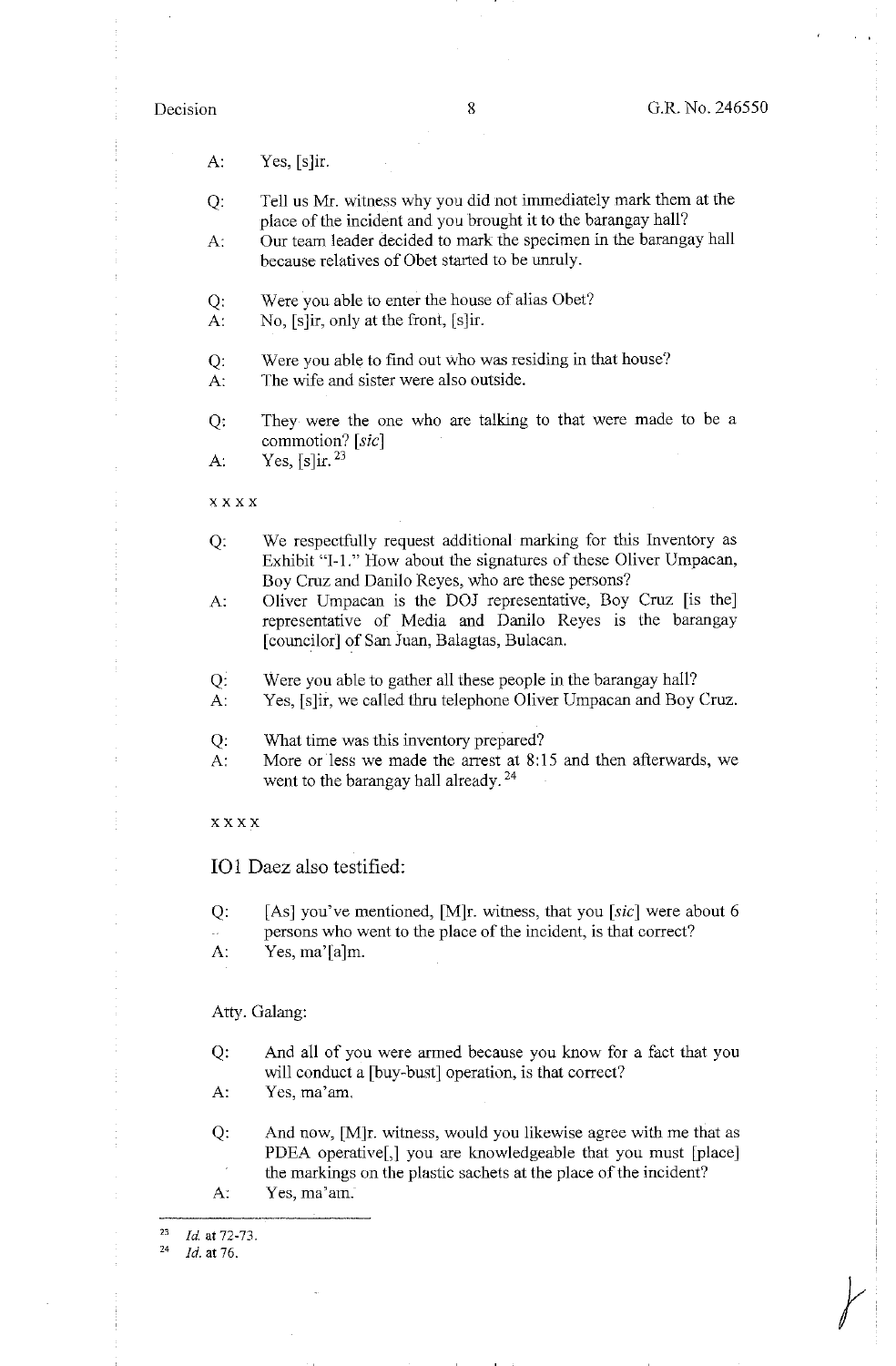- Q: And allegedly your reason why you did not place the marking on the plastic sachets was because of apparent commotion at the place of the incident, is that correct?
- A: Yes, ma'am.
- Q: And likewise, [M]r. witness, am I correct to say that as drug operative[,] you knew for a fact that when you go to a place you should be ready for any kind of commotion?
- A: Yes, ma'am.
- $O:$ And would you likewise agree with me, [M]r. witness, that aside from your mere allegations that there was [a] commotion[,] you don't have proof to show that there was such an incident, is that correct?
- A: Yes,  $ma'$ am. $25$

**xxxx** 

### [RE-DIRECT] EXAMINATION

- Q: Mr. witness, you said that there was a commotion and that was the very reason why the markings [were] not done at the scene of the incident?
- A: [A] lot of people were surrounding us and beside the fact that the place was hostile and dimly **[lit,]** we were not equipped with lights to make the area lighted, [s]ir.
- Q: Now, you mentioned that the place was hostile, what made you say that the place was hostile, [M]r. witness?
- A: That was according to the confidential informant, sir.
- Q: Now, according to your confidential informant the area was hostile, would you please describe how hostile was that place based from the information that you gathered from your confidential informant, [M]r. witness?
- A: According to the confidential informant there were few NPA in the said area, sir.

xxxx

Court: Q: What is that area, [M]r. witness? Witness: A: San Juan, Balagtas, Bulacan, Your Honor,

Fiscal Santiago:

Q: That was the very reason why no marking was done at the place of the incident, [M]r. witness?

A: Yes,  $\sin^{26}$ 

<sup>25</sup> TSN, March 4, 2014; rollo, pp. 97-98.

<sup>76</sup> *Id* at 99-100.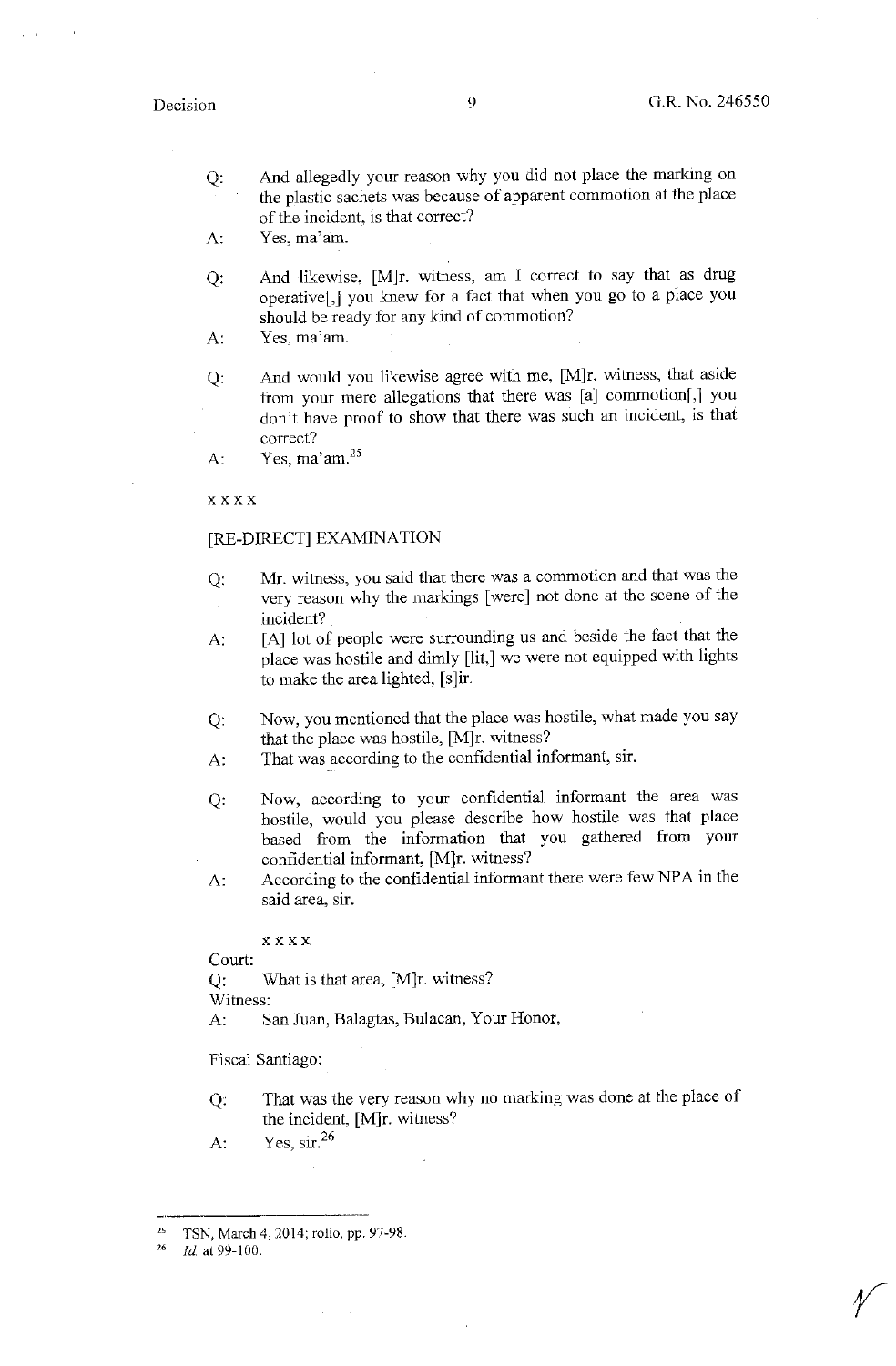Based on the foregoing, we noted the following deviations from the mandatory requirements laid down by Section 21, Article II of R.A. No. 9165.

**First,** the sachet of *marijuana* was not marked immediately at the place of arrest. Both the RTC and the CA gave credence to the prosecution witnesses' reasoning that there was a commotion perpetrated by petitioner's relatives and the place of the incident was dimly lit, and spectators were drawn to the sight, which prompted them to conduct the inventory at the *barangay* hall, which was only a walking distance away.<sup>27</sup>

We do not agree. We find the justification offered by the prosecution to be flimsy and hollow. The police officers could have easily controlled the commotion caused by petitioner's relatives, namely, his wife and sister, and the people surrounding the officers. Noteworthy is the fact that they are composed of **six officers who are armed.** 

Notably, in *People v. Cornel,28* the Court ruled that the buy-bust team's excuse of the existence of a commotion was not a justifiable reason for failing to conduct the inventory at the place of seizure. The Court there ruled that seven armed members of the buy-bust team could have easily contained any commotion, thus, they should have been able to conduct the marking and inventory at the place of seizure.<sup>29</sup>

Also, the fact that the place is dimly lit can hardly be a justification to deviate from the rules. A buy-bust operation is a planned activity, therefore, the officers should have foreseen the fact that the place is dimly lit and the officers could have easily addressed the situation by bringing adequate lighting equipment.

Further, we find the excuse that the place is hostile because there were few NP As in the area, **according to the confidential informant,** to be hearsay, self-serving, unsubstantiated, and unworthy of consideration. Assuming the same to be true, the buy-bust team could have prepared for the situation since this information was already given by their confidential informant beforehand.

**Second,** records are bereft of mention that the insulating witnesses were present at the time and place of the arrest. While they were attendant during the marking and inventory at the *barangay* hall, we find this to be insufficient compliance with the rules laid down by Section 21, Article II of R.A. No. 9165.

The practice of police officers of not bringing to the intended place of arrest the three witnesses, when they could easily do so — and "calling them

<sup>&</sup>lt;sup>27</sup> *Rollo, pp.* 51 and 131.<br><sup>28</sup> 829 Phil. 645 (2018).

Id. at 657.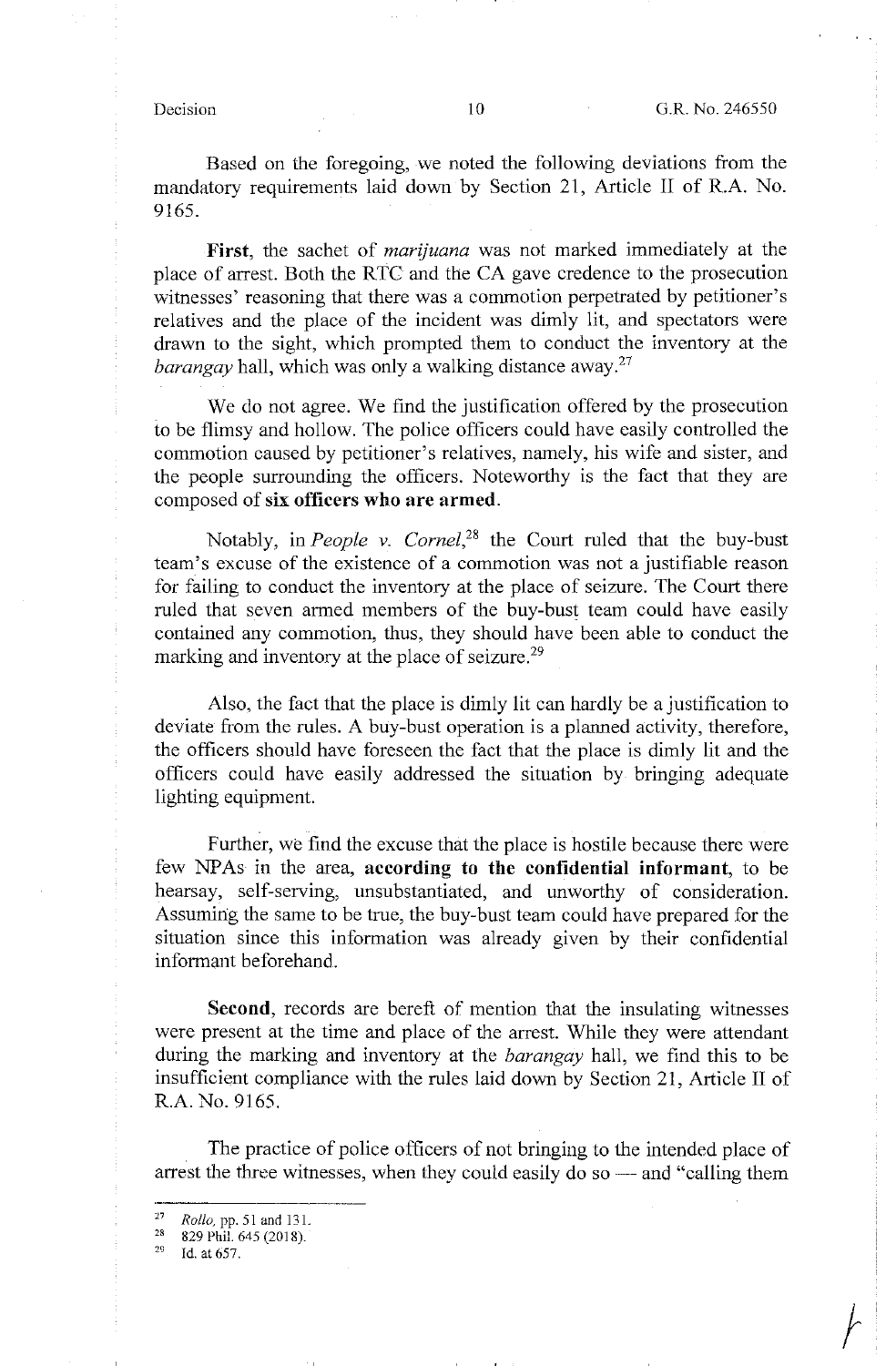in" to the place of inventory to witness the inventory and photographing of the drugs only after the buy-bust operation has already been finished — does not achieve the purpose of the law in having these witnesses prevent or insulate against the planting of drugs.<sup>30</sup>

Absent the insulating presence of the representative from the media and the DOJ, and any elected public official during the seizure and marking of the sachets of *shabu*, the evils of switching, "planting" or contamination of the evidence again reared their ugly heads as to negate the integrity and credibility of the seizure and confiscation of the sachets of *shabu* that were evidence herein of the *corpus delicti.* This adversely affected the trustworthiness of the incrimination of the accused. The insulating presence of such witnesses would have preserved an unbroken chain of custody. $31$ 

Based on the foregoing, we find that there is doubt in the integrity and evidentiary value of the *corpus delicti.* Consequently, the accused must be acquitted.

**WHEREFORE,** the petition is **GRANTED.** The Decision dated March 25, 2019 of the Court of Appeals in CA G.R. CR-HC No. 09971, which affinned the Joint Judgment dated June 29, 2017 of the Regional Trial Court (RTC) Branch 76, Malolos City, Bulacan in Criminal Case No. 2585-M-2010 is hereby **REVERSED AND SET ASIDE.** 

Accordingly, petitioner Ramil Cha y Azores is **ACQUITTED** of the crimes charged on the ground of reasonable doubt. The Director of the Bureau of Corrections is **ORDERED** to cause his immediate release, unless he is being lawfully held in custody for any other reason.

### **SO ORDERED.**

·L~kt JØSE C. REYÉS, JR.

*Associate Justice* 

**WE CONCUR:** 

<sup>3</sup>*a People v" De Castro,* supra note 20.

*<sup>31</sup> People v. Alcantara,* supra note 19.